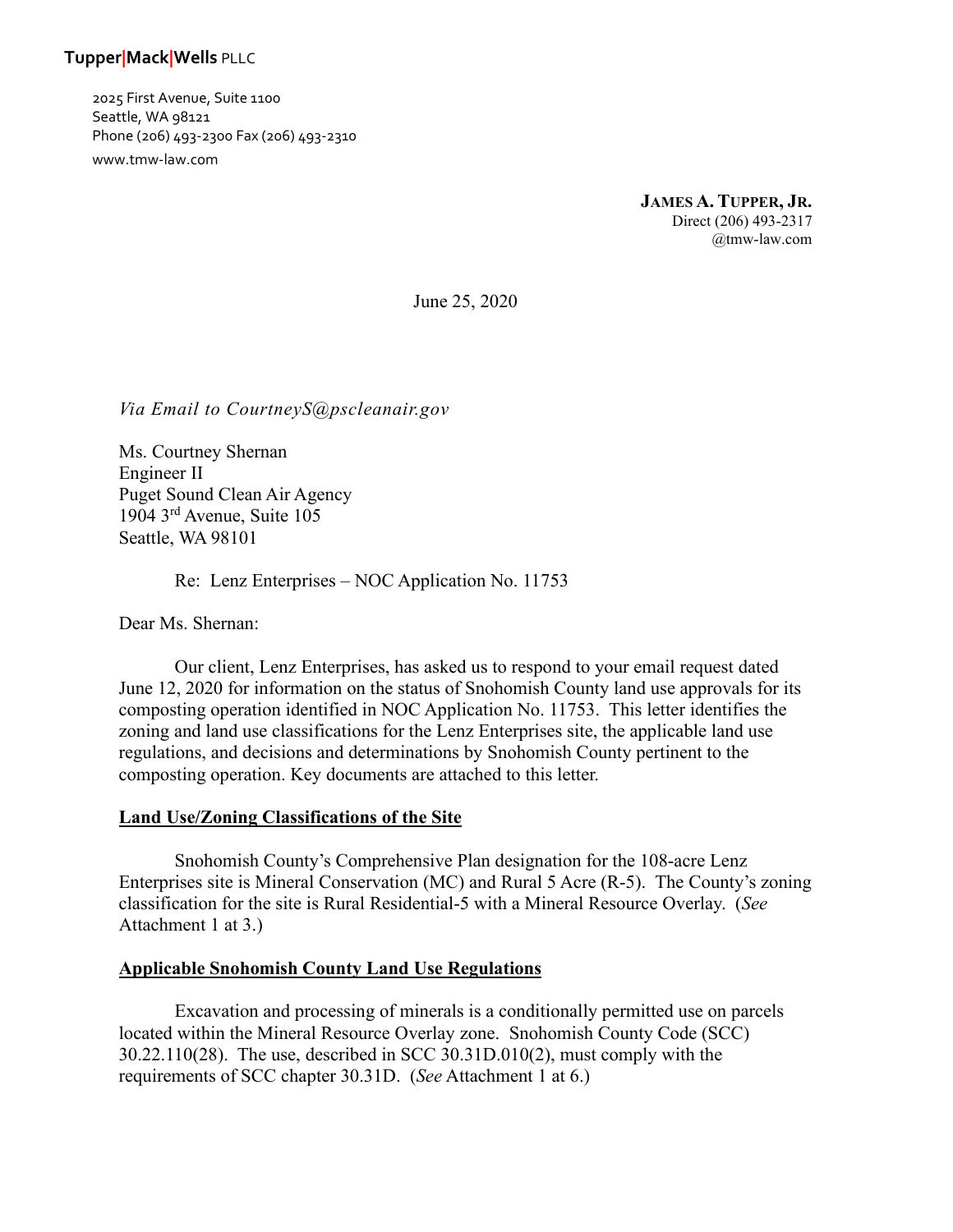Under SCC 30.91E.235, "Excavation and processing of minerals" is defined as follows:

"Excavation and processing of minerals" means facilities where the primary uses are mining, mine site development, and preparing metallic minerals and non-metallic minerals such as sand, gravel, and coal for bulk transportation. **Uses referred to in SCC 30.31D.010(2) are also included in this definition.** The term "mining" is used in the broad sense to include ore extraction, quarrying, and preparing (crushing, screening, washing, sizing, concentrating, and flotation) customarily done at the mine site. (Emphasis added.)

SCC 30.31D.010(2) describes the uses allowed under "excavation and processing of minerals" as follows:

(a) This use shall allow only the primary reduction, treatment, and processing of minerals and materials, together with any necessary accessory buildings.

(b) At least one of the major mineral or material constituents being exploited shall be from the property on which the mineral operations are proposing to locate.

(c) **Allowed uses shall include, but not be limited to**, extraction, excavation, washing, crushing, stock piling, blasting, transporting, **recycling**, concrete batching, asphalt mixing, and the manufacturing of terra cotta, tile, brick, and concrete products.

(d) The use shall not be detrimental to the existing, developing, or projected land use. (Emphasis added.)

Under SCC 30.91R.065, a "recycling facility" is defined as "any facility which transforms or remanufactures waste materials into usable or marketable materials for use other than disposal or incineration."

Snohomish County regulates composting activities  $-$  i.e., the process of transforming organic waste materials into topsoil – as "recycling" under SCC 30.91R.065 and SCC 30.31D.010(2)(c). The Snohomish County Code does not have a separate definition or category for "composting" as a use separate from recycling. (*See* SCC ch. 30.91C.) Instead, the County's comprehensive definition of "recycling" includes composting.

Snohomish County does not regulate composting activity based on processing rates. (*See generally* SCC ch. 30.31D.) Accordingly, the County's land use approvals for the Lenz Enterprises composting operations – discussed below – are not predicated upon or limited to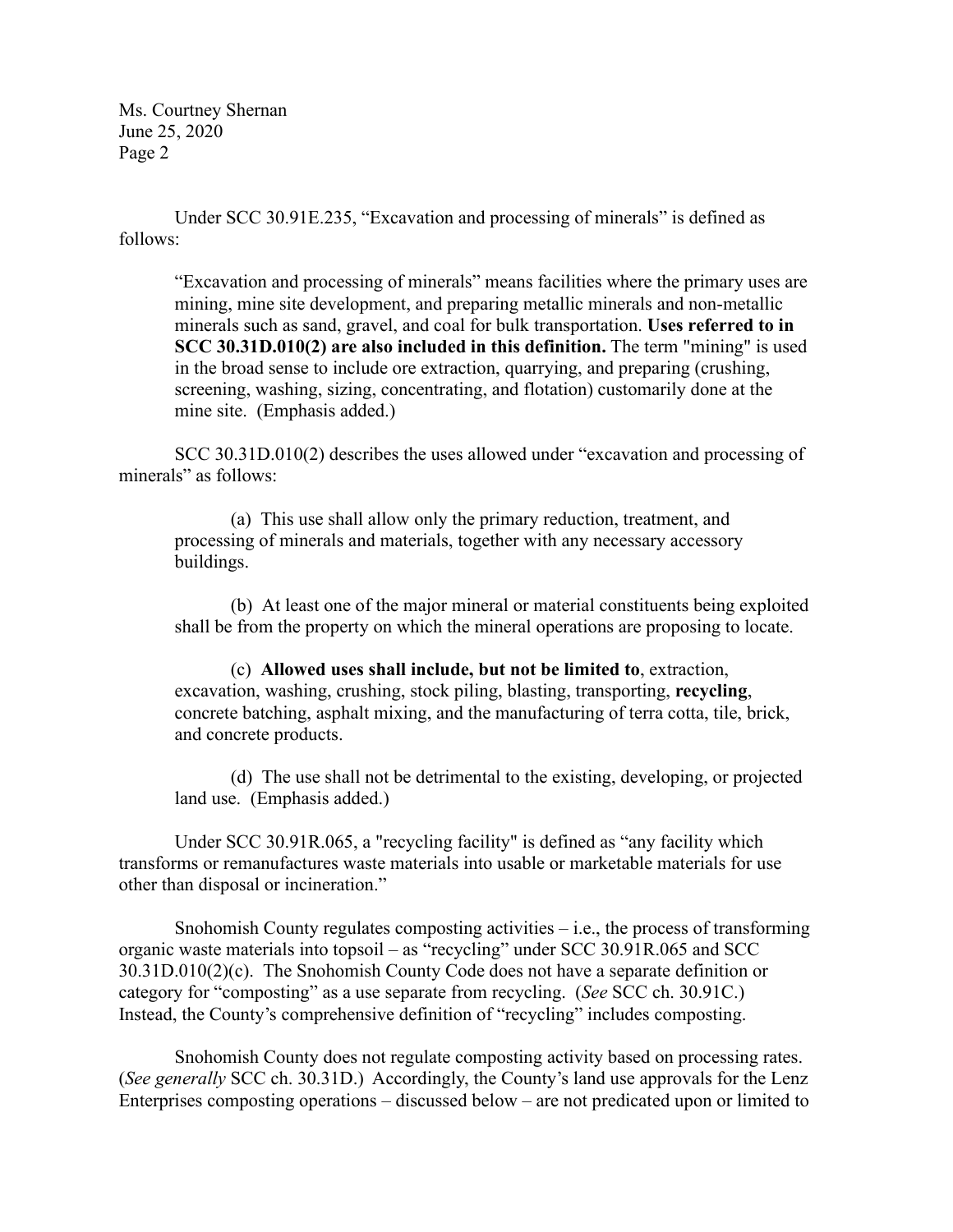the specific processing rates associated with PSCAA NOC Order of Approval 10494 (2014) or the current NOC Application No. 11753.

### **Pertinent Snohomish County Decisions and Determinations**

## Recent Authorizations

On July 3, 2018, the Snohomish County Hearing Examiner approved a Conditional Use Permit (CUP) in File No. 16-112922 for Lenz Enterprises. The Hearing Examiner's decision authorized expansion of Lenz Enterprises' existing quarry from 54 acres to 108 acres to align with the County's Mineral Resource Overlay designation. (*See* Attachment 1.) CUP #16-112922 consolidated and reissued the County's prior conditional use authorizations for the Lenz Enterprises site dating back to the 1970's. (*See* Attachment 1 at 9, Condition A.) The 2018 CUP was not appealed.

The 2018 CUP explicitly authorizes the following accessory uses: a scale and scale house, office, a portable crusher, an asphalt batch plant and shop buildings, and a "topsoil/recycling" facility, together with necessary loaders, trucks, dozers and conveyors for these operations. (*See* Attachment 1 at 9, Condition B.)

Snohomish County conducted SEPA review in connection with the 2018 CUP, involving disclosure and evaluation of compliance with County land use regulations for all aspects of the Lenz Enterprises operation, including the identified accessory composting use. Snohomish County issued a Determination of Nonsignificance (DNS) on April 11, 2018, which was not appealed.[1](#page-2-0) (*See* Attachment 1 at 6.)

In [2](#page-2-1)019, in reliance upon the April 11, 2018 DNS<sup>2</sup>, Snohomish County issued Commercial Building Permit No. 19-102865-CBP for the Aerated Static Pile (ASP) system within the commercial composting facility at the site. (*See* Attachment 2.) That building permit was also not appealed.

# Prior Authorizations

Snohomish County has authorized mineral excavation on this site since the 1970s, and has explicitly authorized composting activity since the 1990's. Some of the County land

<span id="page-2-0"></span><sup>&</sup>lt;sup>1</sup> We understand you already have a copy of the April 11, 2018 DNS. If that is not correct, please let us know.

<span id="page-2-1"></span><sup>2</sup> WAC 197-11-600 generally requires an agency acting on the same proposal to use an environmental document unchanged except in specific circumstances and allows an agency to use environmental documents previously prepared for different proposals. To the extent PSCAA's SEPA review of NOC Application No. 11753 encompasses compliance with Snohomish County land use regulations, PSCAA should use Snohomish County's April 11, 2018 DNS consistent with WAC 197-11-600.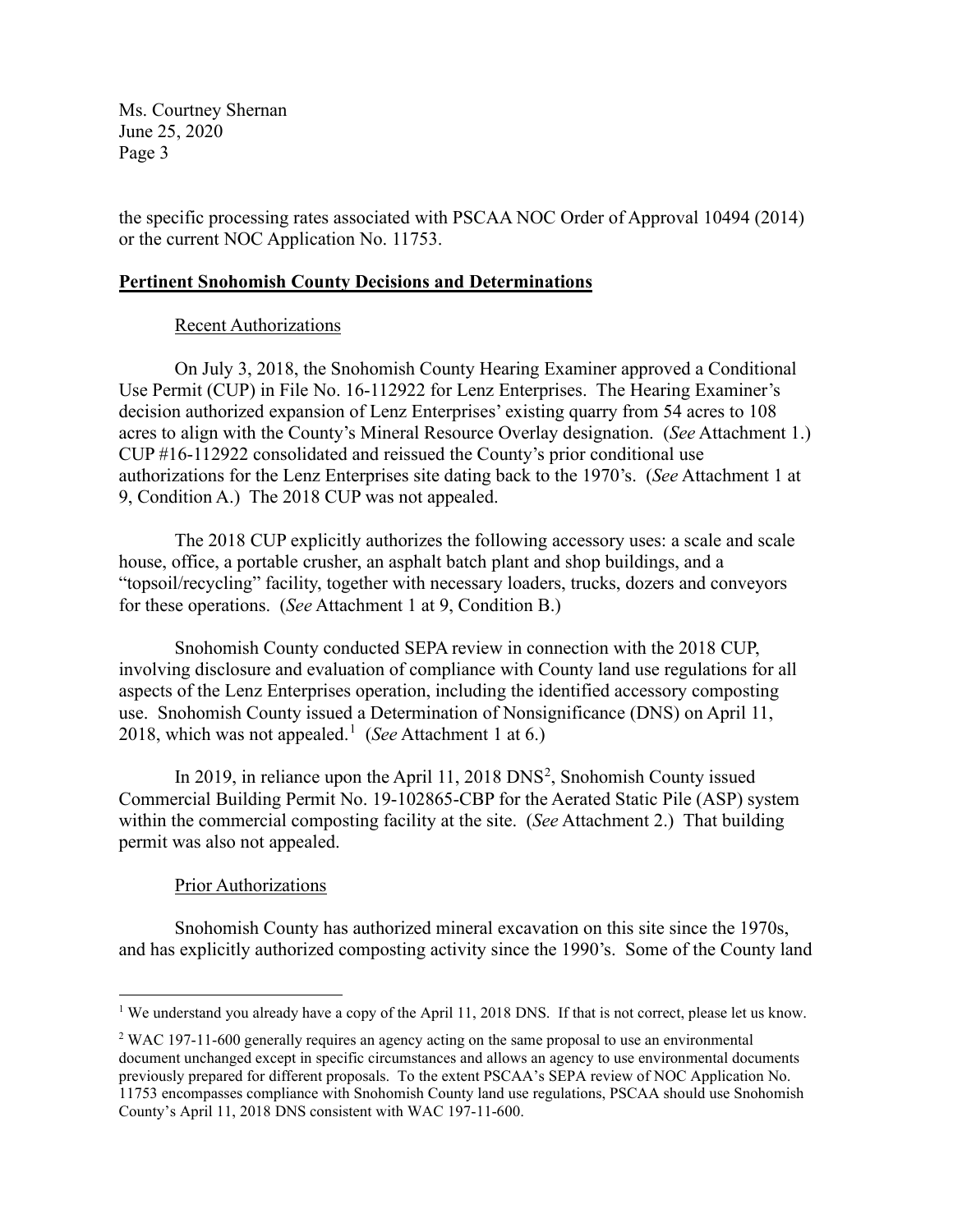use approval history for this site is set out in the Hearing Examiner's decision on the 2018 CUP. (*See* Attachment 1 at 5.)

Snohomish County decisions and determinations pertaining specifically to the Lenz Enterprises composting operation prior to 2018 include the following:

In 1995, Snohomish County Planning & Development Services issued an Administrative Determination that Lenz' composting ("recycling") operation was permitted as an incidental use in conjunction with the existing Conditional Use Permit for sand and gravel excavation (CU 41-76 and ZA 8702073). The Administrative Determination described the components of the "recycling" operation as including import of "sand, fill materials, clay, dirt, stumps, wood chips, brush" and other materials which "are periodically crushed and mixed with excavated materials to produce topsoil materials." PDS Administrative Determination AD 3-95 (June 23, 1995). (*See* Attachment 3.)

In 2007, PDS approved an administrative minor modification of the existing Conditional Use Permit (ZA 8702073) to allow an upgrade of the existing composting facility. The modification approved a 10,000 sq. ft. building for the delivery of yard waste, an asphalt and concrete slab, piping, and drainage system. PDS File No. 06-133420-000-00- LU (November 8, 2007). (*See* Attachment 4.)

### **Conclusion**

In summary, Snohomish County land use regulations allow composting as part of the mineral extraction operations at this site. Snohomish County Planning & Development Services has explicitly determined on multiple occasions that the Lenz Enterprises composting operation is authorized under and compliant with applicable land use regulations.

We trust that this letter provides the information you requested about land use approvals. If you have any questions or need additional information, please do not hesitate to contact me.

Sincerely, TUPPER MACK WELLS PLL JAMES A. TUPPER, JR.

Attachments:

1. Decision of the Snohomish County Hearing Examiner, File 16-112922 CUP (July 3, 2018)